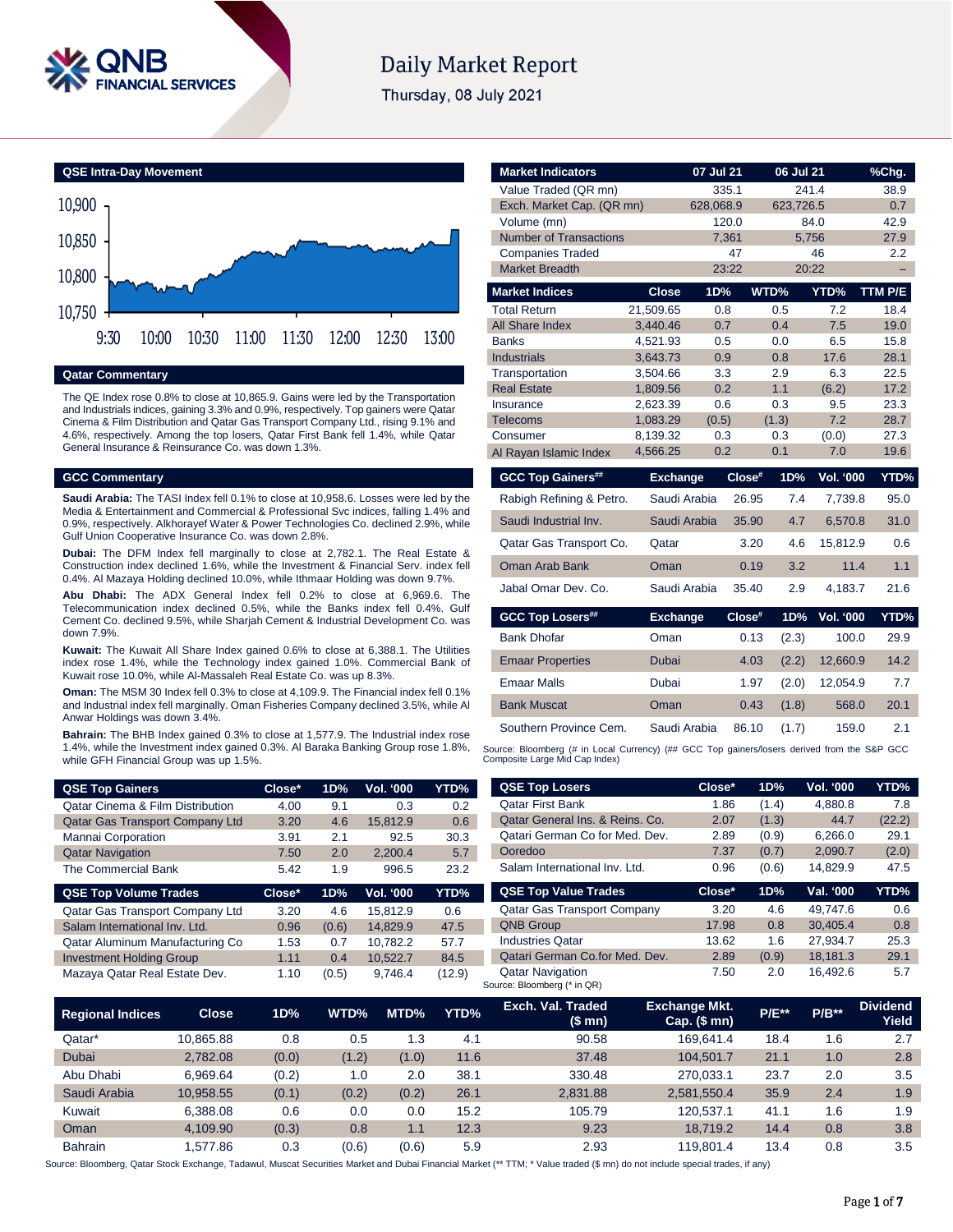### **Qatar Market Commentary**

- The QE Index rose 0.8% to close at 10,865.9. The Transportation and Industrials indices led the gains. The index rose on the back of buying support from GCC, Arab and foreign shareholders despite selling pressure from Qatari shareholders.
- Qatar Cinema & Film Distribution and Qatar Gas Transport Company Ltd. were the top gainers, rising 9.1% and 4.6%, respectively. Among the top losers, Qatar First Bank fell 1.4%, while Qatar General Insurance & Reinsurance Co. was down 1.3%.
- Volume of shares traded on Wednesday rose by 42.9% to 120.0mn from 84.0mn on Tuesday. However, as compared to the 30-day moving average of 165.0mn, volume for the day was 27.3% lower. Qatar Gas Transport Company Ltd. and Salam International Inv. Ltd. were the most active stocks, contributing 13.2% and 12.4% to the total volume, respectively.

| <b>Overall Activity</b>        | Buy %*   | Sell %*  | Net (QR)         |
|--------------------------------|----------|----------|------------------|
| Qatari Individuals             | 41.02%   | 45.67%   | (15,587,968.4)   |
| <b>Qatari Institutions</b>     | 15.88%   | 25.26%   | (31, 449, 724.1) |
| Qatari                         | 56.90%   | 70.93%   | (47,037,692.6)   |
| <b>GCC Individuals</b>         | 0.70%    | 0.61%    | 319,832.8        |
| <b>GCC</b> Institutions        | 4.09%    | 0.73%    | 11,267,095.8     |
| <b>GCC</b>                     | 4.80%    | 1.34%    | 11,586,928.6     |
| Arab Individuals               | 11.75%   | 10.81%   | 3,148,094.1      |
| <b>Arab Institutions</b>       | $0.00\%$ | $0.00\%$ |                  |
| Arab                           | 11.75%   | 10.81%   | 3,148,094.1      |
| <b>Foreigners Individuals</b>  | 2.72%    | 3.17%    | (1,526,721.8)    |
| <b>Foreigners Institutions</b> | 23.84%   | 13.75%   | 33,829,391.7     |
| <b>Foreigners</b>              | 26.56%   | 16.92%   | 32,302,669.9     |

Source: Qatar Stock Exchange (\*as a % of traded value)

#### **Ratings, Earnings Releases, Global Economic Data and Earnings Calendar**

#### **Ratings Updates**

| <b>Company</b>                            | Agency  | <b>Market</b> | Tvpe* | <b>Old Rating</b> | <b>New Rating</b> | <b>Rating Change</b>     | <b>Outlook</b> | Outlook Change           |
|-------------------------------------------|---------|---------------|-------|-------------------|-------------------|--------------------------|----------------|--------------------------|
| Abu Dhabi<br><b>National Energy</b><br>Co | Moodv's | Abu Dhabi     | LTR   | -                 | Aa3               | $\overline{\phantom{0}}$ | -              | $\overline{\phantom{0}}$ |

Source: News reports, Bloomberg (\* LTR – Long Term Rating)

#### **Earnings Releases**

| Company                     | Market       | Currencv  | Revenue (mn)<br>2Q2021 | % Change<br>YoY | <b>Operating Profit</b><br>(mn) 2Q2021 | ■% Change<br>YoY | <b>Net Profit</b><br>(mn) 2Q2021 | $\frac{9}{6}$<br>Change<br><b>YoY</b> |
|-----------------------------|--------------|-----------|------------------------|-----------------|----------------------------------------|------------------|----------------------------------|---------------------------------------|
| Advanced Petrochemicals Co. | Saudi Arabia | <b>SR</b> | 769.0                  | 48.2%           | 284.0                                  | 86.8%            | 265.0                            | "1.0%                                 |
|                             |              |           |                        |                 |                                        |                  |                                  |                                       |

Source: Company data, DFM, ADX, MSM, TASI, BHB.

#### **Global Economic Data**

| <b>Date</b> | Market  | <b>Source</b>                     | Indicator                            | Period    | Actual  | <b>Consensus</b>         | <b>Previous</b> |
|-------------|---------|-----------------------------------|--------------------------------------|-----------|---------|--------------------------|-----------------|
| $07 - 07$   | US      | Mortgage Bankers Association      | <b>MBA Mortgage Applications</b>     | $02$ -Jul | $-1.8%$ | $\overline{\phantom{0}}$ | $-6.9%$         |
| $07-07$     | US      | <b>Bureau of Labor Statistics</b> | <b>JOLTS Job Openings</b>            | May       | 9.209k  | 9.325k                   | 9,193k          |
| 07-07       | Germanv | Deutsche Bundesbank               | Industrial Production SA MoM         | Mav       | $-0.3%$ | 0.5%                     | $-0.3%$         |
| $07 - 07$   | Germanv | Bundesministerium fur Wirtscha    | <b>Industrial Production WDA YoY</b> | May       | 17.3%   | 17.7%                    | 27.6%           |

Source: Bloomberg (s.a. = seasonally adjusted; n.s.a. = non-seasonally adjusted; w.d.a. = working day adjusted)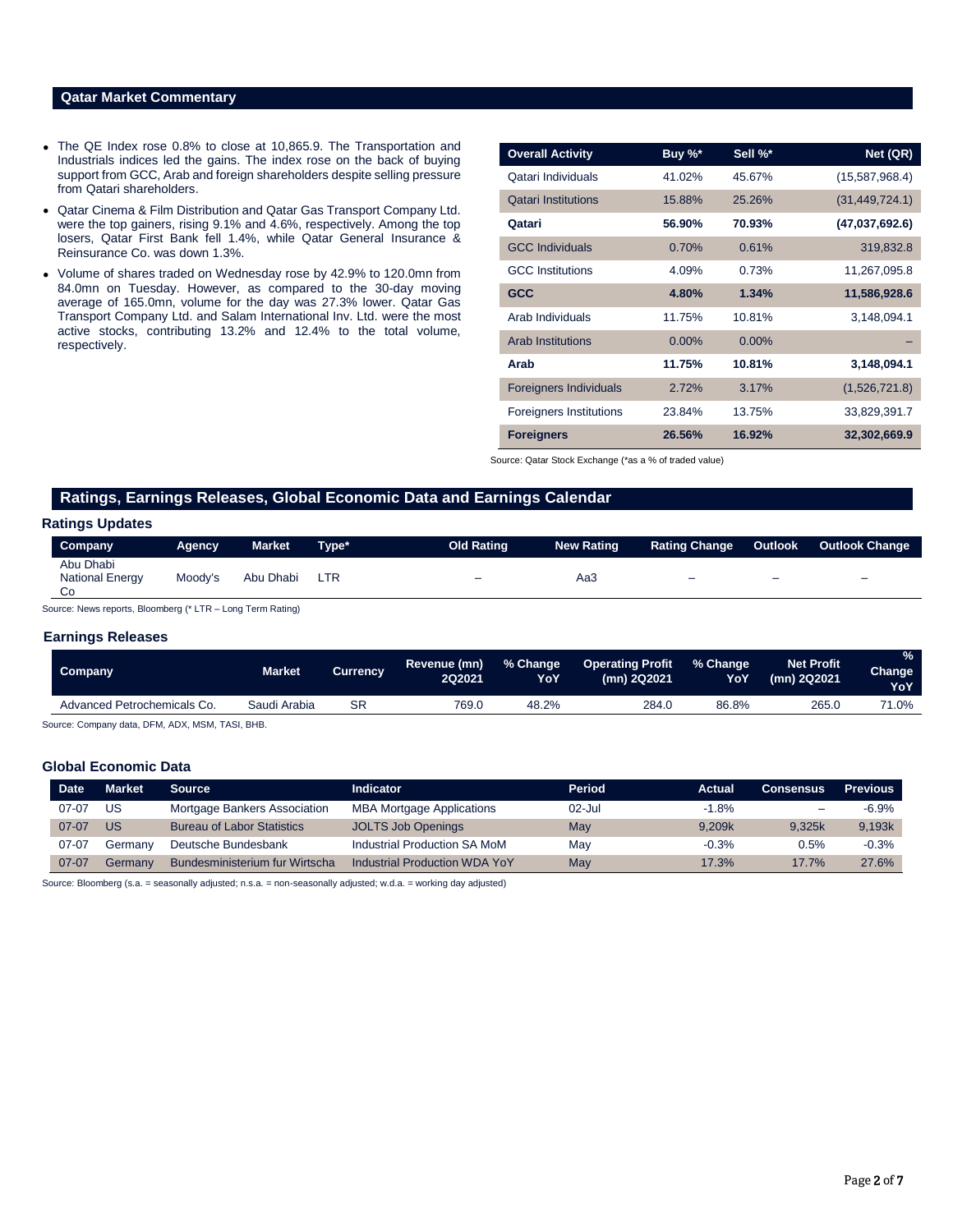#### **Earnings Calendar**

| <b>Tickers</b> | <b>Company Name</b>                           | Date of reporting 2Q2021 results | No. of days remaining | <b>Status</b> |
|----------------|-----------------------------------------------|----------------------------------|-----------------------|---------------|
| QNBK           | <b>QNB Group</b>                              | 11-Jul-21                        | 3                     | Due           |
| <b>QFLS</b>    | <b>Qatar Fuel Company</b>                     | $11 -$ Jul $-21$                 | 3                     | <b>Due</b>    |
| QGTS           | Qatar Gas Transport Company Limited (Nakilat) | 12-Jul-21                        | 4                     | Due           |
| <b>MARK</b>    | Masraf Al Rayan                               | 13-Jul-21                        | 5                     | <b>Due</b>    |
| <b>WDAM</b>    | Widam Food Company                            | 14-Jul-21                        | 6                     | Due           |
| <b>VFQS</b>    | <b>Vodafone Qatar</b>                         | 14-Jul-21                        | $6\phantom{1}6$       | <b>Due</b>    |
| <b>QIBK</b>    | Qatar Islamic Bank                            | 14-Jul-21                        | 6                     | Due           |
| <b>QEWS</b>    | <b>Qatar Electricity &amp; Water Company</b>  | 14-Jul-21                        | $6\phantom{1}6$       | <b>Due</b>    |
| <b>MCGS</b>    | Medicare Group                                | 15-Jul-21                        | 7                     | Due           |
| <b>KCBK</b>    | Al Khalij Commercial Bank                     | 15-Jul-21                        | $\overline{7}$        | <b>Due</b>    |
| <b>NLCS</b>    | Alijarah Holding                              | 15-Jul-21                        | 7                     | Due           |
| <b>ABQK</b>    | Ahli Bank                                     | 15-Jul-21                        | $\overline{7}$        | <b>Due</b>    |
| QIIK           | <b>Qatar International Islamic Bank</b>       | 26-Jul-21                        | 18                    | Due           |
| <b>DHBK</b>    | Doha Bank                                     | 27-Jul-21                        | 19                    | <b>Due</b>    |
| QIMD           | Qatar Industrial Manufacturing Company        | 28-Jul-21                        | 20                    | Due           |
| <b>IHGS</b>    | <b>INMA Holding Group</b>                     | 08-Aug-21                        | 31                    | <b>Due</b>    |

Source: QSE

## **News**

#### **Qatar**

- **QEWS joint venture, Umm Al Houl Energy confirms project expansion to achieve sufficiency in the production of electricity and water –** Umm Al Houl Energy Company confirmed that the project to expand its water station, which was inaugurated earlier today by His Excellency Sheikh Khalid bin Khalifa bin Abdulaziz Al Thani, Prime Minister and Minister of Interior, in the Umm Al Houl Economic Zone in Al Wakra City, constitutes a qualitative leap to achieve sufficiency in It also enhances the efficiency of national companies in capacity building and achieving the objectives of Qatar National Vision 2030 to build a prosperous and sustainable economy. The Umm Al Houl Power Plant will provide 30% of the country's electricity needs and 40% of its desalinated water needs, with a production capacity of 2,520 megawatts of electricity and 197.9mn gallons of desalinated water per day. This expansion will raise the desalinated water production capacity by 61.4mn gallons per day, which will raise the desalination capacity of the Umm Al Houl power plant to 197.9mn gallons per day. This project was accomplished and operated despite the ongoing challenges imposed by the Corona / Covid-19 pandemic, and within the estimated cost, which amounted to about QR1.64bn, thanks to the sincere efforts of the national cadres and all members of the project management team. (QSE)
- **CBQK offer to buy 15.2% of National Bank of Oman will close on July 11 –** The Commercial Bank (CBQK) announced an offer to acquire an additional 15.2%. of the issued share capital (the "Issued Capital") of National Bank of Oman SAOG ("NBO") on June 3, 2021 (the "Offer") pursuant to the takeover and acquisition regulation (E/2/2019), to shareholders who are registered as of the Offer Closing Date set out below (the "NBO Shareholders"). The Offer is open until 2pm on the Offer Closing Date as set out below. CBQK highlights (1) that the Offer Closing Date will remain unchanged. (2) that the terms of the Offer including the Offer Price will remain unchanged. (3) that in accordance with the Offer, if the 15.2 per cent. threshold of the Issued Capital offered by NBO Shareholders is not reached, CB may withdraw the Offer. Key Dates: Record Date: June 09, 2021.

Offer Opening Date: June 10, 2021, Offer Closing Date: July 11, 2021 and Offer Price: A cash only offer of OMR 0.200 per NBO share, which represents a (1) 36% premium versus the Volume Weighted Average Price ("VWAP") since 1 January 2021; (2) 28% premium versus the last three months' VWAP; and (3) 18% premium versus the closing price of 2nd June 2021. Important: This offer by CBQK is open to all NBO Shareholders as of the Offer Closing Date and is still open as at the date of this announcement. CBQK intends to acquire an additional 15.2% of the Issued Capital (being 247,146,240 NBO shares), which would increase CBQK's shareholding in NBO to 50.1% of the Issued Capital. NBO Shareholders are under no obligation to accept the Offer. However, if an NBO Shareholder wishes to accept the offer, such NBO Shareholder must indicate her/his/its intention by duly filing and signing the acceptance form. In the event that NBO Shareholders who hold in aggregate less than 15.2% of the Issued Capital accept the Offer, CBQK may choose to either withdraw the Offer or acquire the relevant number of NBO shares from the accepting NBO Shareholders. (QSE)

- **QIMD to disclose its semi-annual financial results on July 28 –** Qatar Industrial Manufacturing Company (QIMD) discloses its financial statement for the period ending June 30, 2021 on July 28, 2021. (QSE)
- **WDAM to disclose its semi-annual financial results on July 14 –** Widam Food Company (WDAM) discloses its financial statement for the period ending June 30, 2021 on July 14, 2021. (QSE)
- **Doha Bank to hold its investors relation conference call on July 29 –** Doha Bank (DHBK) will hold the conference call with the Investors to discuss the financial results for the Semi-Annual 2021 on July 29, 2021 at 12:00 pm, Doha Time. (QSE)
- **Qatar leads world in internet penetration, 5G network coverage, says minister –** Qatar ranks first in the world in Internet penetration with 99% of the country's total population connected to the Internet, Minister of Transport and Communications HE Jassim bin Saif Al Sulaiti said. Speaking on the occasion of the launch ceremony of TASMU Platform, the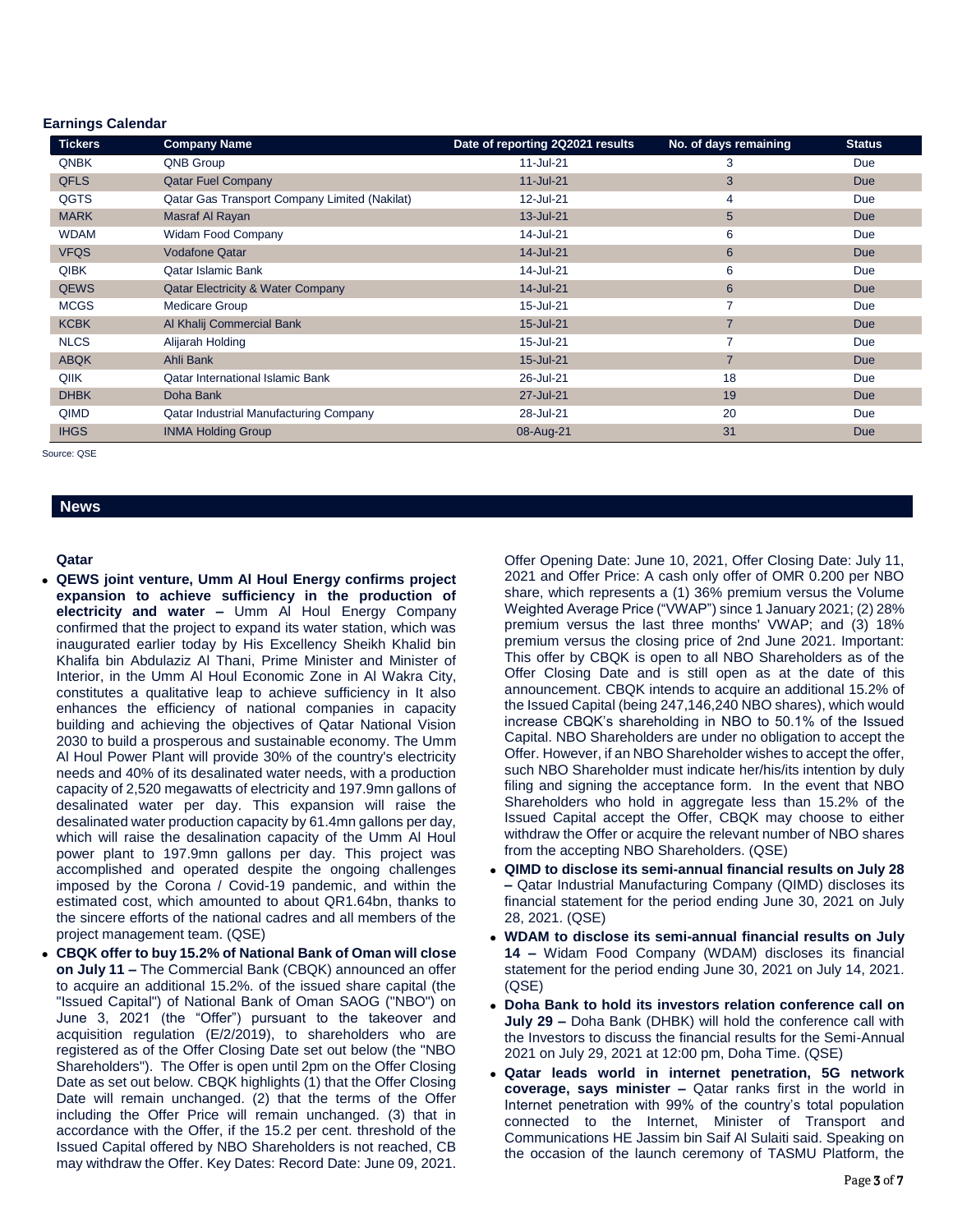minister said that Qatar has also emerged as one of the leading countries in terms of 5G network coverage. He said that Qatar was one of the first countries in the world to operate a 5G network that covers almost half of the country's area. The minister said that Qatar also ranked second among the region's countries in the field of providing e-government services. Over the past few years, the minister said, Qatar has succeeded in strengthening its position on the innovation map. (Qatar Tribune)

- **QP signs 15-year LNG supply deal with Taiwan's CPC –** Qatar Petroleum (QP) Wednesday entered into a 15-year LNG, or liquefied natural gas, sale and purchase agreement (SPA) with Taiwan's CPC Corporation, for the supply of 1.25mn tons per annum (MTPA) of LNG. Pursuant to the agreement, LNG deliveries will commence in January 2022, and will be delivered to CPC's receiving terminals. Taiwan, which is the fifth largest LNG importer, is boosting its LNG imports as it plans to considerably enhance electricity generation using clean fuel. (Gulf-Times.com)
- **Dukhan Bank \$500mn debut sukuk issuance oversubscribed 4.5 times –** Dukhan Bank's \$500mn debut sukuk issuance has been oversubscribed 4.5 times, confirming its financial strength and the confidence enjoyed by it and the Qatari economy amongst the global investors. The issuance of Additional Tier 1 sukuk with a value of \$500mn and profit rate of 3.95%, the lowest rate for this type of issuance in the Qatari market, has seen order booking peaking at \$2.35bn, a bank spokesman said. On the oversubscription, he said it is further indicative of the strong methodology adopted by the Qatar Central Bank in its supervision of the banking sector. (Gulf-Times.com)
- **OIL TENDER: Qatar Offers Deodorized Field, Low Sulfur Condensate –** QPSPP is offering 500k-1m bbls of Deodorized Field Condensate and Low Sulfur Condensate for September loading, according to a tender. Cargoes are to be loaded from Ras Laffan port. Bids are due 12:30pm local time July 14, valid until 5pm the next day. (Bloomberg)
- **Ashghal's New Al Rayyan development projects begin –** The Public Works Authority (Ashghal) has started implementation of the development projects for land plots assigned to Qatari citizens at New Al Rayyan Areas, the chairman of the Central Municipal Council (CMC) Mohamed bin Hammoud al-Shafi, who is also CMC member for constituency 14 Al Rayyan Al Jadeed, said. He added the projects cover the necessary infrastructure, roads networks, sanitary drainage and other basic services in addition to parking lots, water connections, and increasing open green areas. (Gulf-Times.com)
- **Cabinet approves draft decision to set up AI committee –** The Cabinet has approved its draft decision to establish an artificial intelligence (AI) committee, Qatar News Agency (QNA) reported. This came at the Cabinet's regular meeting chaired by HE the Prime Minister and Minister of Interior Sheikh Khalid bin Khalifa bin Abdulaziz Al-Thani at the Amiri Diwan on Wednesday. (Gulf-Times.com)
- **Next phase of easing Covid restrictions begins Friday –** The Cabinet has announced the next phase of the easing of Covid-19 restrictions in the country from tomorrow, Qatar News Agency reports. The highlights of this phase include allowing private healthcare facilities to operate at full capacity, allowing children in cinemas subject to conditions, increasing the capacity of Doha Metro and public transport, driving schools, wedding halls, barbershops, amusement parks and entertainment centres, museums, libraries, nurseries, educational centres and private training centres, as well as allowing more people in a group to gather in parks and on beaches and opening playground and exercising equipment there. Also, the Cabinet was briefed on the

new travel and return policy of Qatar, which will be announced by the competent authorities. (Gulf-Times.com)

- **Rush of GCC visitors to Qatar for Eid 'likely' –** Qatar's hospitality and retail sectors are expected to get a further boost as a big number of visitors from GCC countries may opt to spend their Eid al-Adha holidays in Qatar, according to Qatar-Indonesia Business Council president Farhan Al-Sayed. He told Gulf Times that hotel occupancy could increase significantly with the growing interest of both residents and visitors to spend their holidays in the country. "Eid al-Adha could be a busy one in Qatar and I'm expecting that a big number of Saudi tourists will come to the country," al-Sayed said, adding that GCC citizens can enter Qatar based on the guidelines set by the Ministry of Public Health (MoPH). The detailed quarantine exemption criteria for individuals vaccinated against Covid-19 in GCC countries are posted on the MoPH website. (Gulf-Times.com)
- **beIN Sports commemorates 500 days-to-go FIFA World Cup Qatar 2022 countdown with exclusive content –** beIN Media Group - the global sports and entertainment broadcaster and its flagship sports channel beIN Sports - the official broadcaster of the FIFA World Cup Qatar 2022 for all 24 countries in Middle East and North Africa (Mena) and France - marks the significant 500 days-to-go World Cup milestone as it continues to make preparations for broadcasting the world's biggest football event. The tournament is set to make history when it kicks off on 21 November 2022, for what will be the first FIFA World Cup to take place in the Middle East and Arab world. (Gulf-Times.com)
- **Transport minister launches 'Tasmu Platform' to bolster Smart Qatar Vision –** HE the Minister of Transport and Communications Jassim Saif Ahmed al-Sulaiti launched Wednesday the Tasmu Platform, which is seen to push forward the competitiveness of Qatar's economy through ICT and the latest technologies. The event, which was held under the patronage of HE the Prime Minister and Interior Minister Sheikh Khalid bin Khalifa bin Abdulaziz al-Thani, was attended by Dr Rana Abdullah al-Fares, Kuwait's Minister of Public Works and Minister of State for Communication and Information Technology Affairs, including several ministers, high-profile officials, technology firm representatives, and guests who watched the launch event via livestreaming. The Tasmu Platform aims to harness advanced technology and innovation to provide smart solutions and applications across five priority sectors: transportation, healthcare, logistics, environment, and sports. (Gulf-Times.com)
- **Qatar looking to seize on hosting World Cup to make positive impact –** Qatar said that it looks forward to seizing on the opportunity of hosting the World Cup as a chance to enhance understanding, peace, stability and prosperity in order to make a substantial impact in the field of human rights and sports. This came in Qatar's speech delivered by First Secretary of the State of Qatar's Permanent Mission to the UN Office in Geneva Abdulla Hamad Al Nuaimi, during a discussion on enhancing human rights through sports as part of the 47th session of the UN Human Rights Council. Al Nuaimi said that Qatar, in the framework for preparing to host the World Cup 2022 and other major sporting events, adopted a number of legislations to guarantee human rights and the basic rights to work for all workers, including those participating in establishing the sporting infrastructure. He noted that these steps gained wide-ranging international recognition, particularly from the International Labor Organization (ILO), and International Confederation of Free Trade Unions (ICFTU). (Peninsula Qatar)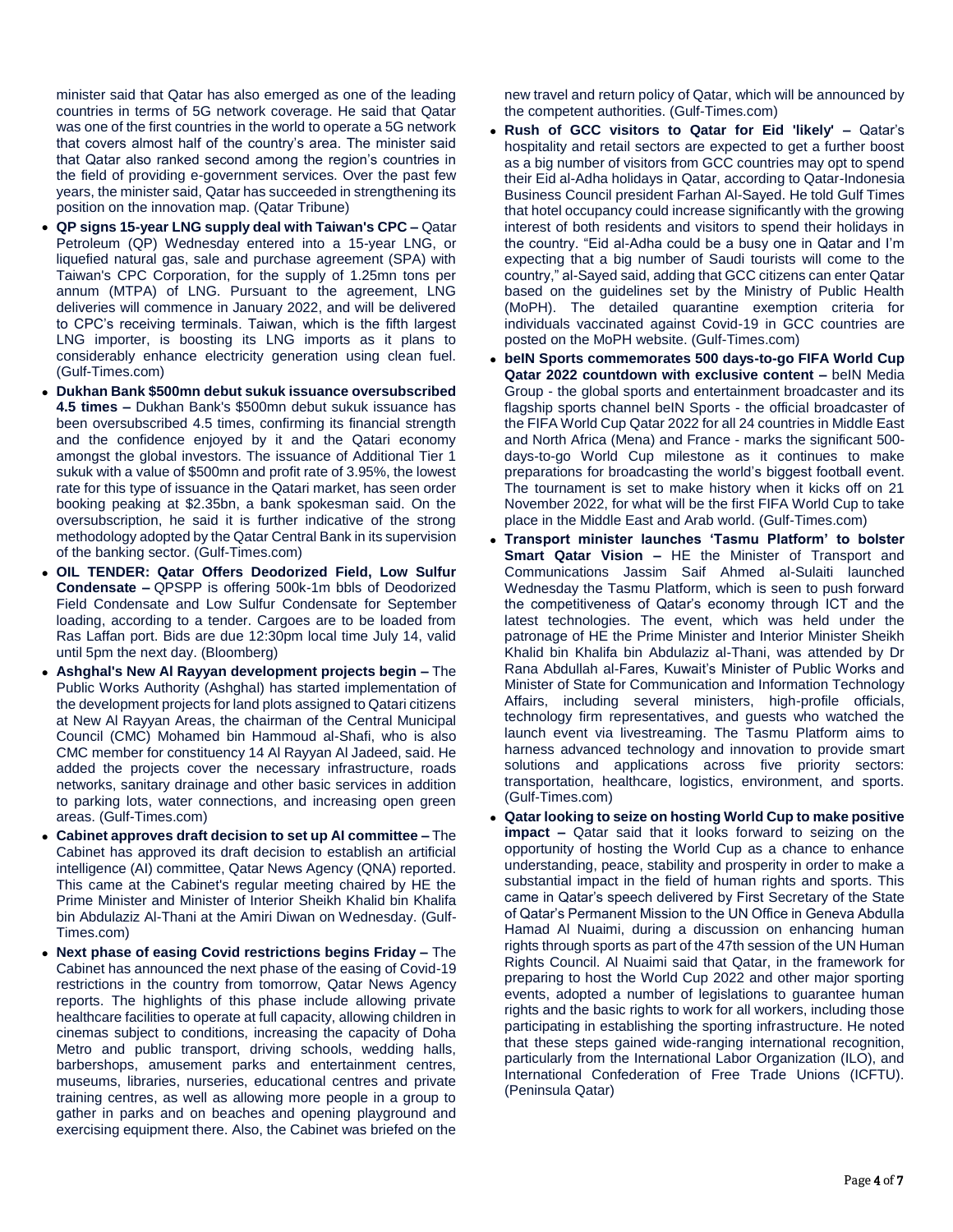#### **International**

- **MBA: US mortgage application volumes at lowest since early 2020 –** The number of applications for home mortgages decreased last week to the lowest level since early 2020, dampened by declines in refinancing activity and purchase applications. The Mortgage Bankers Association (MBA) said on Wednesday its seasonally adjusted market index fell 1.8% in the week ending on July 2 from a week earlier, leaving it at to the lowest level since January 2020. This reflected a 2.3% decrease in applications to refinance existing loans and a 1.1% drop in applications to purchase a home. The average contract interest rate for traditional 30-year mortgages decreased to 3.15% last week from 3.20% the prior week. "The 30-year fixed rate was 11 basis points lower than the same week a year ago, but many borrowers previously refinanced at even lower rates," Joel Kan, MBA's associate vice president of economic and industry forecasting, said in a statement. "Refinance applications have trended lower than 2020 levels for the past four months." Rising home prices combined with insufficient supply has continued to weigh on the housing market. (Reuters)
- **RICS: UK house prices rise by most since 1988, but activity begins to cool –** British house prices saw their most widespread rises since 1988 last month, but fewer homes were put up for sale and buyer demand grew less fast ahead of the end of a tax break on property purchases, an industry survey showed on Thursday. The Royal Institution of Chartered Surveyors said its main house price balance - a measure of the proportion of its members reporting price rises over the past three months - rose to +83 in June from a downwardly revised +82 in May. This was the index's highest reading since 1988 and bucked forecasts for a fall to +77 in a Reuters poll of economists. However, the balance for new listings dropped to -34 from May's -24, and growth in buyer inquiries slowed to +14. Finance minister Rishi Sunak cut stamp duty, a tax on house purchases, in July 2020. But from this month it starts to return to its pre-pandemic level. The tax cut aimed to reverse a slump in property sales at the start of the pandemic, and helped fuel a surge in property prices and some new construction. Many households were already seeking more spacious housing suited to working from home. Estate agents told RICS there was a surge of activity to complete sales last month before the tax break began to be phased out ahead of its complete expiry at the end of September. Mortgage lender Halifax reported on Wednesday that its measure of house prices fell by a monthly 0.5% in June, the first decrease since January. (Reuters)
- **REC: UK's post-lockdown hiring boom hits record pace –** Britain's post-lockdown hiring boom roared on in June as employers signed up the most permanent staff since at least the late 1990s and a shortage of candidates hit unprecedented levels, driving up starting pay, a survey showed. Vacancies also reached their highest level since the launch of the Recruitment and Employment Confederation's (REC) survey almost 24 years ago. "Recruiters are working flat out to fill roles across our economy," Neil Carberry, chief executive of the REC, said. "The jobs market is improving at the fastest pace we have ever seen, but it is still an unpredictable time." Britain's labor market was supported through lockdowns by the government's huge job subsidy program and hiring is bouncing back as the economy reopens. Most remaining COVID restrictions are due to end in England on July 19, allowing pubs and restaurants to serve greater numbers of customers and large-scale public events to resume. But with many foreign workers leaving Britain during the coronavirus pandemic, the search for staff has become a problem for many firms. The REC survey showed starting salaries jumped by the most since 2014 and a rise in hourly pay rates for shortterm staff was the strongest since 2004, something the Bank of England will note as it assesses how temporary a recent rise in

inflation is likely to prove. Carberry said the phasing out of the government's coronavirus emergency job subsidies between July and the end of September might mean more people would be looking for work. British recruiters PageGroup and Robert Walters both raised profit forecasts on Wednesday due to increased hiring in a number of countries where they operate. (Reuters)

- **Japan's bank lending rise at slowest pace in 8 years as COVID-19 hit subsides –** Japanese bank lending rose at its slowest annual pace in more than eight years in June as corporate fund demand to weather coronavirus-linked cash constraints subsided, central bank data showed on Thursday. Total deposits parked at commercial banks continued to rise and hit a fresh record last month, the data showed, as companies and households held off on spending. The figures underscore the view that many companies are emerging from the pandemic's immediate hit, but holding onto cash on uncertainty over the economic outlook. Total outstanding loans held by Japanese banks rose 1.4% in June from a year earlier to 578tn Yen (\$5.23tn), BOJ data showed, the slowest growth rate since January 2013. Major banks saw lending fall 1.6% last month, posting the first YoY decline since November 2012, as some big borrowers paid back loans thanks to higher profits. Total deposits held by banks stood at 834 trillion yen, hitting a fresh record. Japan has not experienced the kind of explosive COVID-19 outbreaks seen in many other countries but has had more than 800,000 cases and 14,800 deaths. Slow vaccine rollouts and a resurgence in infections are likely to force authorities to impose another state of emergency in Tokyo through August 22, putting more pressure on a fragile economic recovery. (Reuters)
- **Russian inflation accelerates to 6.5% YoY in June, above forecast –** Russian annual inflation accelerated in June to its fastest rate since August 2016, data showed on Wednesday, providing the central bank with strong argument to raise interest rates again this month to rein in consumer price growth. The consumer price index (CPI) rose 6.5% in June in year-on-year terms after rising 6.0% in the previous month, the statistics service Rosstat said. The year-on-year increase in the CPI was above analysts' expectations for an increase of 6.3% in a Reuters poll. Month-on-month inflation was at 0.7%, the same level as in May. The central bank is now expected to raise its key rate from 5.5% on July 23 as it struggles to put the brakes on annual inflation, its key area of responsibility, which shot above its 4% target in November and shows little signs of slowing. Central Bank Governor Elvira Nabiullina said the board will consider raising the key rate by 25-100 basis points in July. Higher rates help tame inflation by making lending more expensive and bank deposits more attractive. But tight monetary policy also restricts economic growth and, together with a surge in COVID-19 cases. this could challenge Russia's further economic advance. (Reuters)

### **Regional**

 **Total GCC debt issuances to fall short of last year's \$149.2bn –** The trend of GCC debt issuances so far this year has remained in line with the first half of last year at \$80bn. However, expectations for the rest of the year is for issuances to remain muted and fall short of the \$149.2bn recorded for full-year 2020, according to a report by Kamco Invest. Saudi Arabia and UAE remained the top fixed instrument issuers in the region at \$29bn and \$28.5bn, respectively, during 1H2021. Qatar saw a steep decline during the period with issuances at \$7.1bn compared with \$18.3bn in 1H2020. Moreover, unlike last year where governments dominated the fixed-income market, the bulk of the issuances this year were from corporates, the report said. The reasons for the higher corporate issuances were the low interest rates, recovering economies and a push from the regional government to accelerate vaccinations and kickstart the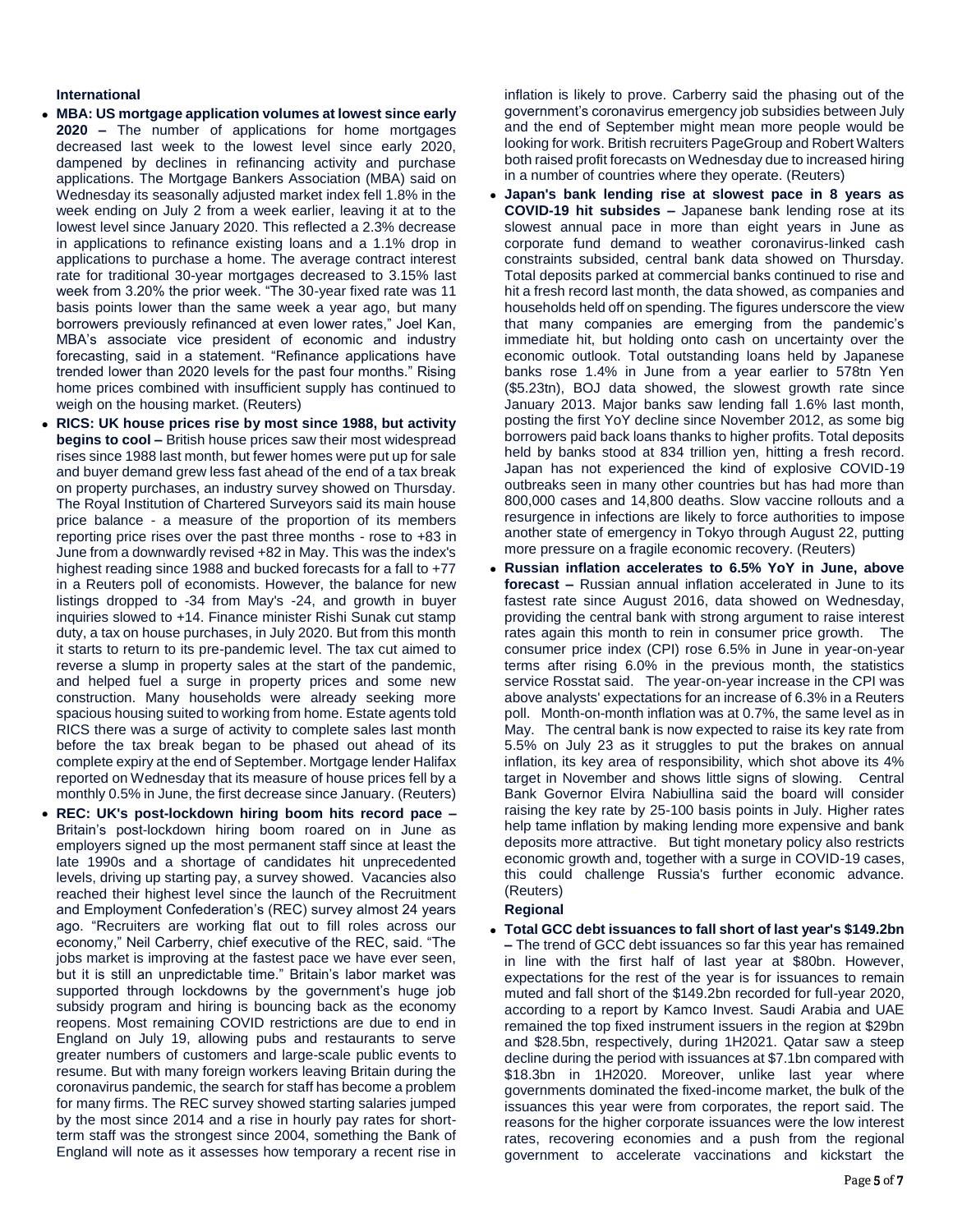economy. Expectations for the remainder of the year remains slightly muted, said Kamco. "We expect government issuances to slow down, led by higher oil prices that is easing pressure on the fiscal front, although we can still see opportunistic issuances from the government to take advantage of low rates." (Zawya)

- **Saudi-UAE still at impasse as Russia steps in to rescue OPEC+ deal –** Russia is leading efforts to close divisions between Saudi Arabia and the UAE to help strike a deal to raise oil output in coming months, three OPEC+ sources said, with OPEC and its allies yet to set a date for their next oil policy meeting. Disagreement between the two Gulf OPEC allies was publicly exposed last week, with Riyadh and Abu Dhabi at odds over a proposed deal that would have brought more oil to the market -- potentially cooling a rally that has seen prices hit 2-1/2 year highs. The rare spat forced the OPEC, Russia and other producers, a group known as OPEC+, to abandon talks on boosting production after days of negotiations. (Reuters)
- **GCC to see high growth of 5G enabled devices –** The GCC countries are expected to see increased adoption of 5G enabled devices as smartphone replacement cycle is shorter in the region. 5G is set to change the technology and communications landscape of GCC as it will become the fastest adopted mobile generation in history. Chief Technology Officer, Ericsson Middle East & Africa, Zoran Lazarević shed light on the findings of the latest edition of the Ericsson Mobility Report for Qatar, UAE, Saudi Arabia, and Oman during a virtual event held recently. The report provides industry leading projections and analyses of the latest trends in the mobile industry, including subscription, mobile data traffic and population coverage. (Peninsula Business)
- **Saudi PIF-owned Sanabil Investments to hike share capital to SR30bn –** Riyadh-based investment firm Sanabil Investments, wholly owned by the Saudi Public Investment Fund (PIF), said in a statement on Wednesday that PIF approved its share capital increase to SR30bn from SR20bn. The Saudi Cabinet set up Sanabil in 2009 as closed joint stock company. It is now fully owned by the sovereign wealth fund and is a key player in pushing the government's Vision 2030 reform agenda. Sanabil implemented its new strategy in 2019 to focus on venture capital, growth strategies and small buyouts, from early to more mature stages of the business lifecycles. It set up the Sanabil 500 MENA Seed Accelerator Fund to benefit Saudi start-ups in their expansion plans. (Zawya)
- **Saudi Aramco to sell more assets in multi-billion Dollar push –** The world's largest oil company, Saudi Aramco, is planning to raise tens of billions of Dollars by selling more stakes in its businesses. The Saudi Arabian state-controlled firm created a new team to review its assets last year, soon after the coronavirus pandemic triggered a plunge in energy prices and strained its balance sheet. Aramco raised \$12.4bn by selling leasing rights over oil pipelines to a US-led group of investors in April. The sales will continue in the next few years, according to Senior Vice President for corporate development, Abdulaziz Al Gudaimi. They will happen "irrespective of any market conditions" and Aramco aims to generate "double-digit billions of dollars," Al Gudaimi said in an interview. "It's a strategy meant to create value and create efficiency, it's not about a specific capital target or financing the dividends of the company." (Bloomberg)
- **ICD Brookfield signs 16 new leases for second quarter at Dubai building –** ICD Brookfield, a joint venture between Investment Corp of Dubai (ICD) and Brookfield Asset Management, has signed 16 new leases in the second quarter at its building in downtown Dubai for the second quarter, it said on Wednesday. The new tenants consist of multinational corporations, such as luxury holding company Richemont, as well as a number of lifestyle retail and food and drink venues, it said in a statement. (Reuters)
- **Abu Dhabi royals-owned real estate firm sells \$350mn Sukuk –** The Private Department of Sheikh Mohamed Bin Khalid Al Nahyan LLC (PD), a relatively small real estate player in Abu Dhabi owned by members of its ruling family, sold \$350mn in fiveyear Islamic bonds on Wednesday at 5.5%, a document showed. The Sukuk were tightened from initial price guidance of around 5.75% after orders of more than \$900mn, the document from one of the banks showed. The company, which owns a portfolio that is focused 90% in the UAE capital with the rest in neighboring Dubai, will use the proceeds to fund capital expenditure and acquisitions, S&P has said. Two sources familiar with the matter had told Reuters the Sukuk would largely refinance existing loans, one of them adding the sale would likely be around \$500mn. (Zawya)
- **TAQA, Abu Dhabi Ports take first step in large-scale green ammonia project –** Abu Dhabi National Energy Company (TAQA), one of the largest listed integrated utilities in the region, and Abu Dhabi Ports (ADP), have signed an MoU to study the development of an industrial-scale green hydrogen to ammonia export project in the emirate. The proposed green ammonia export facility would be based in Khalifa Industrial Zone Abu Dhabi (KIZAD), TAQA said in a press statement. The statement said the proposed plant would be fueled by hydrogen produced by an electrolyser facility paired with a 2-gigawatt solar photovoltaic (PV) power plant. The green hydrogen would be turned into liquid ammonia to supply ships converted to use ammonia as a bunker fuel, and for export from Abu Dhabi Ports via specialized gas carriers. (Zawya)
- **TAQA upgraded to Aa3 by Moody's –** TAQA's issuer rating was upgraded by Moody's to Aa3 from A3. The outlook remains Stable. (Bloomberg)